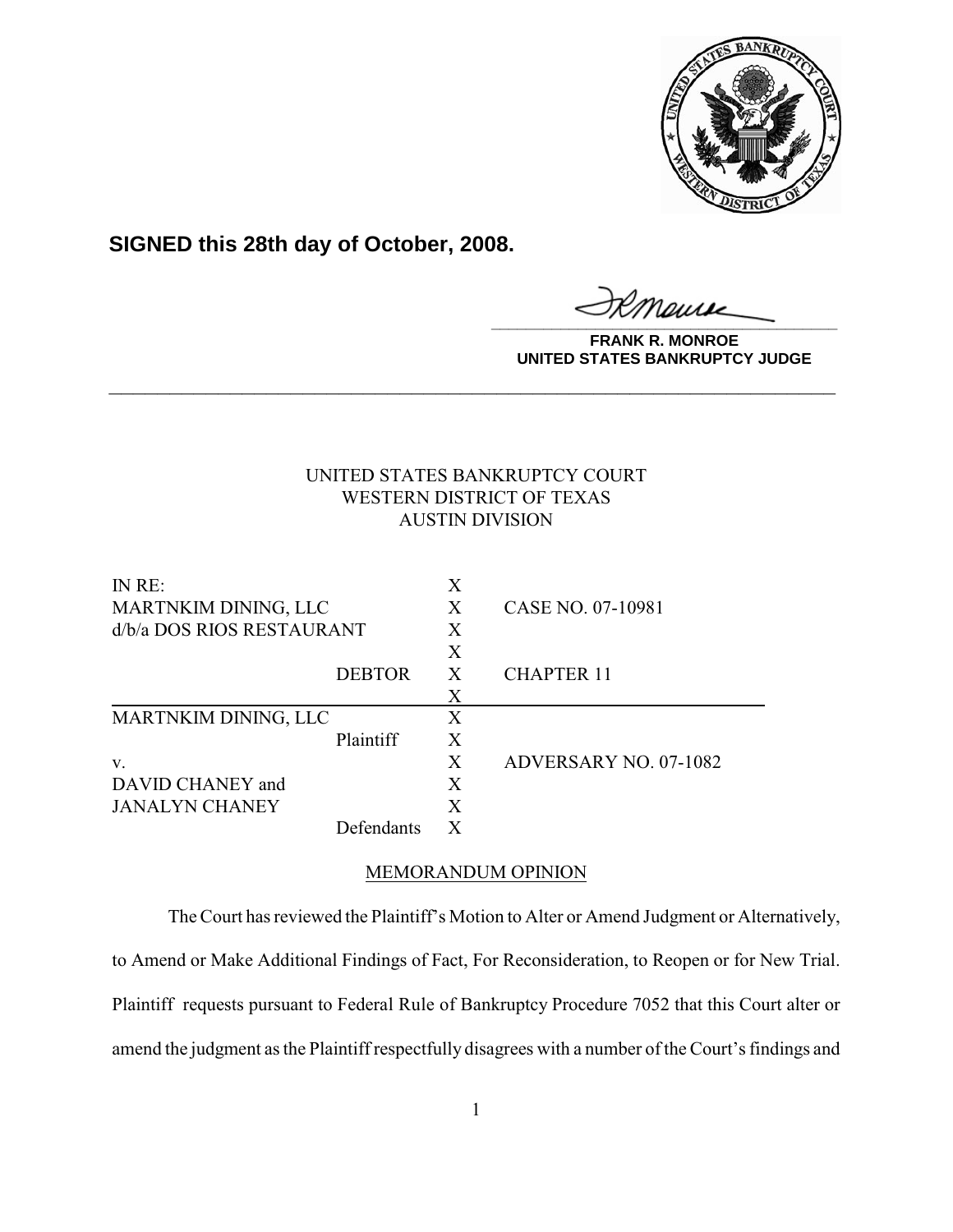conclusions of law and specifically requests that the Court change its ruling to find that: 1) the Defendants' restaurant sales figures were materially misrepresented; 2) Plaintiff relied upon oral misrepresentations of the Defendants; 3) Plaintiff relied as well on restaurant expense figures provided by the Defendants; 4) Plaintiff relied on other material misrepresentations; 5) Defendant, David Chaney, did breach the sales contract; and 5) the Court should change its assessment of credibility of the witnesses. Plaintiff also requests pursuant to Federal Rule of Bankruptcy Procedure 7059 that the Court reopen the record or grant a new trial in the interest of justice to allow Plaintiff to supplement or clarify Mr. Clement's testimony and to provide additional evidence on Mr. Clements' and Mr. Chaney's credibility.

### Background

The Court held a three day trial of this adversary proceeding on April 22, 2008 after which the Court took this matter under advisement. The Court entered its Memorandum Opinion on May 29, 2008 in which the Court determined, based on the testimony and other evidence presented, that there was no common law fraud, no statutory fraud under §27.01 of the Business and Commerce Code of the State of Texas, no negligent misrepresentation, no violation of the Deceptive Trade Practices Act and no breach of contract. The Court found that the Plaintiff failed to sustain its burden of proof to show by a preponderance of the evidence that any actionable misrepresentations were made by the Defendants and also determined there was no breach of the sales contract by David Chaney.

#### Motion to Alter or Amend

Rule 7052 of the Federal Rules of Bankruptcy Procedure makes Rule 52 of the Federal Rules of Civil Procedure applicable in adversary proceedings. Plaintiff requests that this Court amend its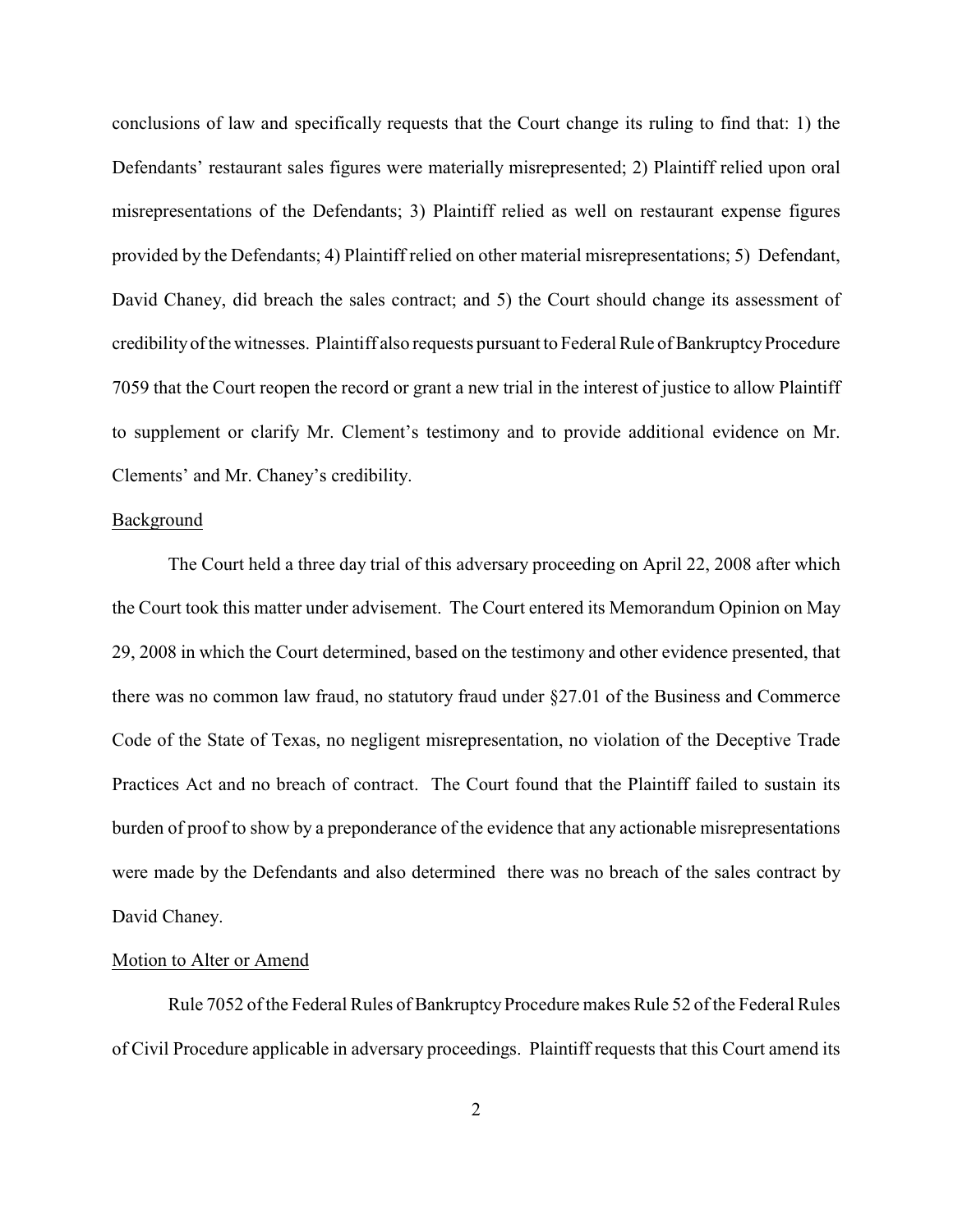findings of fact and hence its judgment pursuant to Federal Rule of Bankruptcy Procedure 7052(b). The purpose of the motion to amend is to clarify essential findings or conclusions, correct errors of law or fact, or to present newly discovered evidence. *In re Rodi*, 163 B.R. 1017 (N.D. Ill. 1994). A party may make a motion to amend the findings or for the Court to make additional findings within ten days from the entry of the judgment. Generally, a motion to amend findings should be based on a "manifest error of law or mistake of fact". *In re Novak,* 223 B.R. 363 (Bankr. M.D. Fla. 1997); *see also Wal-Mart Stores Inc. v. El-Amin (In re El-Amin),* 252 B.R. 652, 656 (Bankr. E.D. Va. 2000)(purpose of rule is to correct an "egregious error of law or fact, not the resubmission of unsuccessful arguments").

The Court has reviewed the testimony of the witnesses, the relevant exhibits, and the briefs of the parties in ruling on this Motion.

Plaintiff disagrees with a number of the Court's findings and conclusions. The arguments are as follows:

#### 1). Sales Figures Materially Misrepresented

As Plaintiff points out, the Court held in its Memorandum Opinion that the sales figures on the Defendants' Profit and Loss statements were representations knowinglymade by the Defendants with the intent that the Clements rely on them and that the Clements did so. However, the Court concluded that the sales experienced by Plaintiff in its first six months of operations were so similar to the Defendants' revenue representations on their Profit and Loss statements that they were not materially inaccurate. Plaintiff argues that Defendants' Profit and Loss statements were unsupported and implausible, and that the Profit and Loss statements provided by the Plaintiff at trial and those of Defendants were computed differently as 1) Plaintiff's Profit and Loss statements included the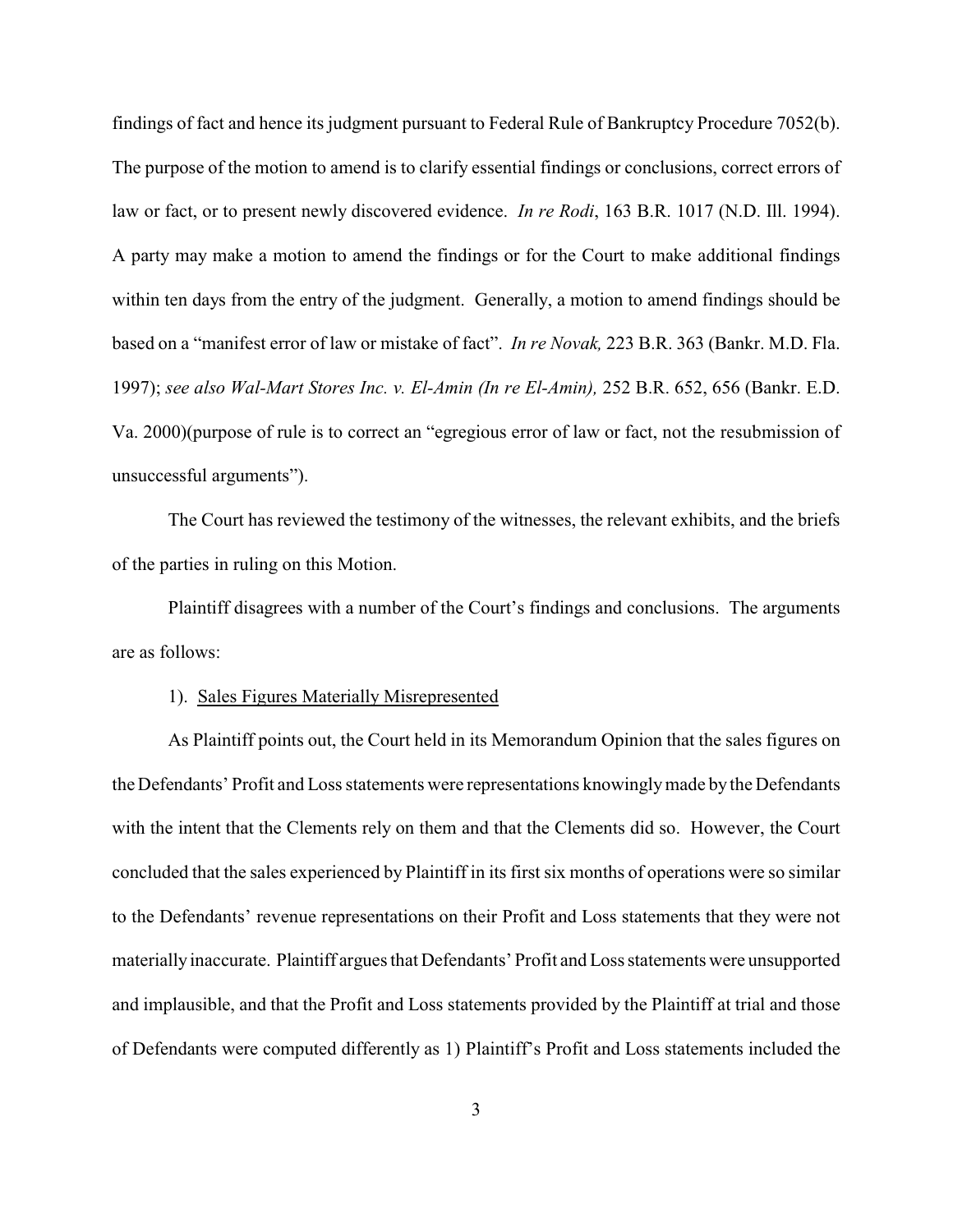6.25% sales tax as revenue and then deducted them as an expense for most of the months that Plaintiff has been in operation and that Defendants' Profit and Loss statements do not, and 2) Defendants' Profit and Loss statements along with the sales tax did not include take-out and catering income or employee sales.

Plaintiff claims basically that it is not credible that Defendants had ever achieved the revenues that they had represented. If that is true then the Plaintiff did better than the Defendants virtually from the first day of its operations. Plaintiff claims that the Court accepted Defendants' representations about their historical cash sales without the benefit of any supporting documentation and then estimated them to be approximately 2/3 of total sales or 67%. Plaintiff asserts that its documented historical cash sales of 56.3% are more credible. In Mr. Clements' trial testimony, he further claims that Defendants' counsel had indicated to him at his deposition that 60% was an industry standard.<sup>1</sup> Plaintiff's argument is that if one adds either number based on those percentages to Defendants' non-cash sales, that total revenues fall short of those represented by Defendants on their Profit and Loss statements.

The Court did not make its decision based on the industry standard. Nor did the Court apply the Plaintiff's cash sales percentage to the Defendants. To do so would be improper, i.e. mixing apples with oranges.

The 2005 Profit and Loss statement of Defendants showed total sales of \$417,300.00. This averaged to \$34,775.00 per month. Total sales revenue for the six month period in 2006 in which the Defendants operated the restaurant was \$197,295.00 This is an average of \$32,882.50 per month in gross sales(\$197,295.00/6months).

That statement is, of course, evidence of nothing.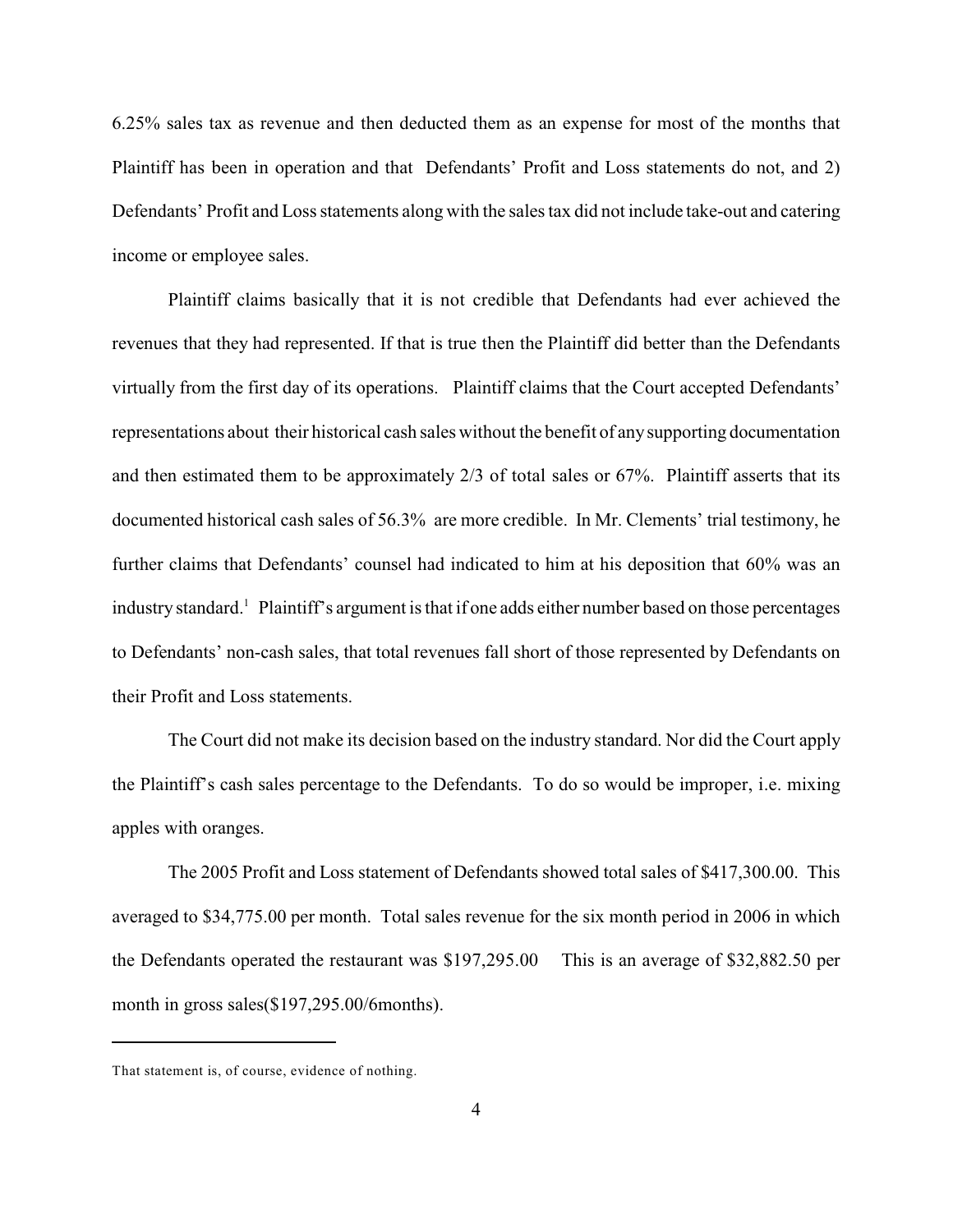The Profit and Loss statements of Plaintiff's first months of operation as contained in Exhibit D-14 show that for July through December of 2006 gross sales were \$33,143.21, \$35,768.23, \$34,706.03, \$34,689.80, \$33,053.71 and \$31,261.18 respectively which equals \$202,622.16. This averages to \$33,770.36 per month (\$202,622.16/6). Therefore, Plaintiff's first six months of sales exceeded the Defendants' last six months of sales by \$887.86 per month. And, if, in fact, the Plaintiff's sales numbers included 6.25% sales tax, then its sales numbers without sales tax included would be a monthly average of only \$31,659.71. Plaintiff claims the Defendants' numbers do not include sales tax collected on cash sales.<sup>2</sup> Assuming that is true, then deducting sales tax from the Defendants' 2006 monthly average sales of \$32,882.50 renders monthly gross sales of \$30,827.35 which is \$832.36 per month less than Plaintiff's monthly average sales without sales tax for 2006.

 Likewise, for 2005, the same deduction of 6.25% renders Defendants' sales to be \$32,601.56 per month. This is \$1,000.00 less than Plaintiff's 2006 sales without tax. As stated in the Memorandum Opinion, the sales experienced by the Plaintiff after purchasing the restaurant were effectively the same as experienced by the Defendants before they sold the restaurant. This is with or without sales tax included in the Defendants' gross sales. Therefore, it is hard to imagine that the representation of revenue contained in the Defendants' annual Profit and Loss statements was inaccurate, much less materially false.

After six month's of operations, the Plaintiff cut its hours of operations and its expenses continued to increase. As such, any comparison after the six months would be apples to oranges.

 $P$ laintiff claims that the fact that the sales tax is not shown as an expense on the Defendants' Profit and Loss statements indicates that sales tax was netted out from gross revenues before reporting cash sales in addition to the fact that the Defendants' Quickbooks included sales tax as an expense for credit card and check sales. The Court believes the better interpretation of the record is that the Defendants' revenue numbers included sales tax even on the cash sales which went unreported to the State of Texas. But this does not matter as any difference in gross sales, with or without sales tax included, is marginal.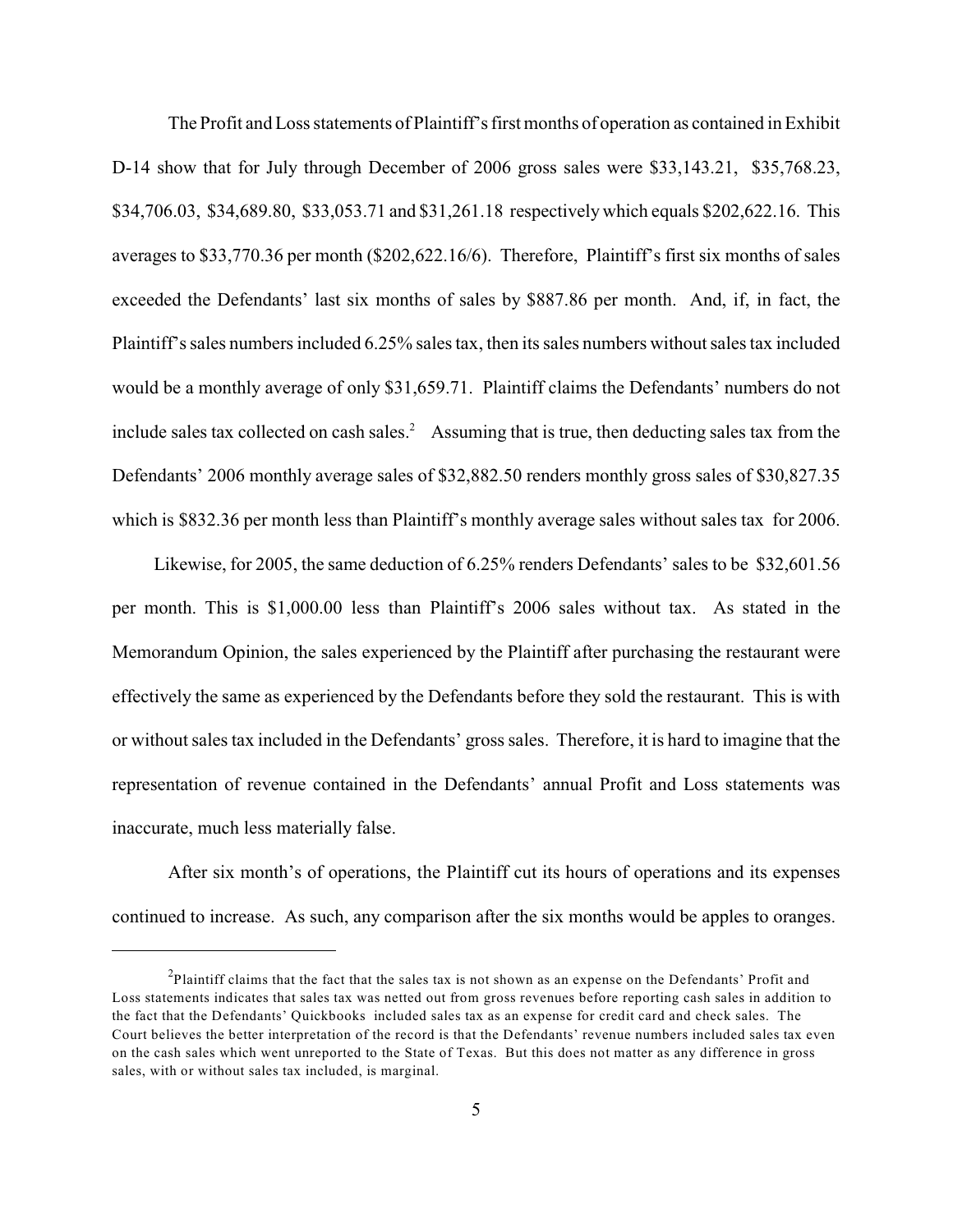Plaintiff further claims that the Defendants' gross revenues did not include the take out and catering income nor the employee sales. This was a disputed point at trial and already taken into consideration by this Court in its decision. The sales experienced by Plaintiff after purchasing the restaurant were effectivelythe same as experienced by the Defendants before they sold the restaurant (regardless of take-out, catering or employee sales), and, therefore, the representation of the revenues contained in the Defendants' Profit and Loss statements did not materially misrepresent the restaurant's gross sales.

## 2). Reliance Upon Oral Misrepresentations

Plaintiff claims that Defendants also provided oral information, most significantly regarding revenues, payroll expenses and costs of goods sold and that Plaintiff relied on this oral information. Whether the drive-through and catering sales were reflected on the Defendant's Profit and Loss statements is addressed above. Plaintiff knew that the payroll expenses were incorrect as Mr. Chaney told Mr. Clements he had two employees he treated as independent contractors. Mr. Clements testified that is one of the reasons he increased this expense when he created his own projected financials prior to purchasing the business. He also changed the cost of goods sold on the Defendants' Profit and Loss statements by rather drastically reducing this expense. His stated reason was that he knew the Defendants ran some of their personal expenses through this channel. Mr. Clements unilaterally made these changes even though he had no prior experience in the restaurant business. The reduction in cost of goods sold was from \$165,357.19 to \$137,610.00. Mr. Clements may have relied on some of this information; however, there is insufficient evidence in the record to establish any of these statements were materially false. And, by using his own numbers, Mr. Clements defeats his own claim of reliance.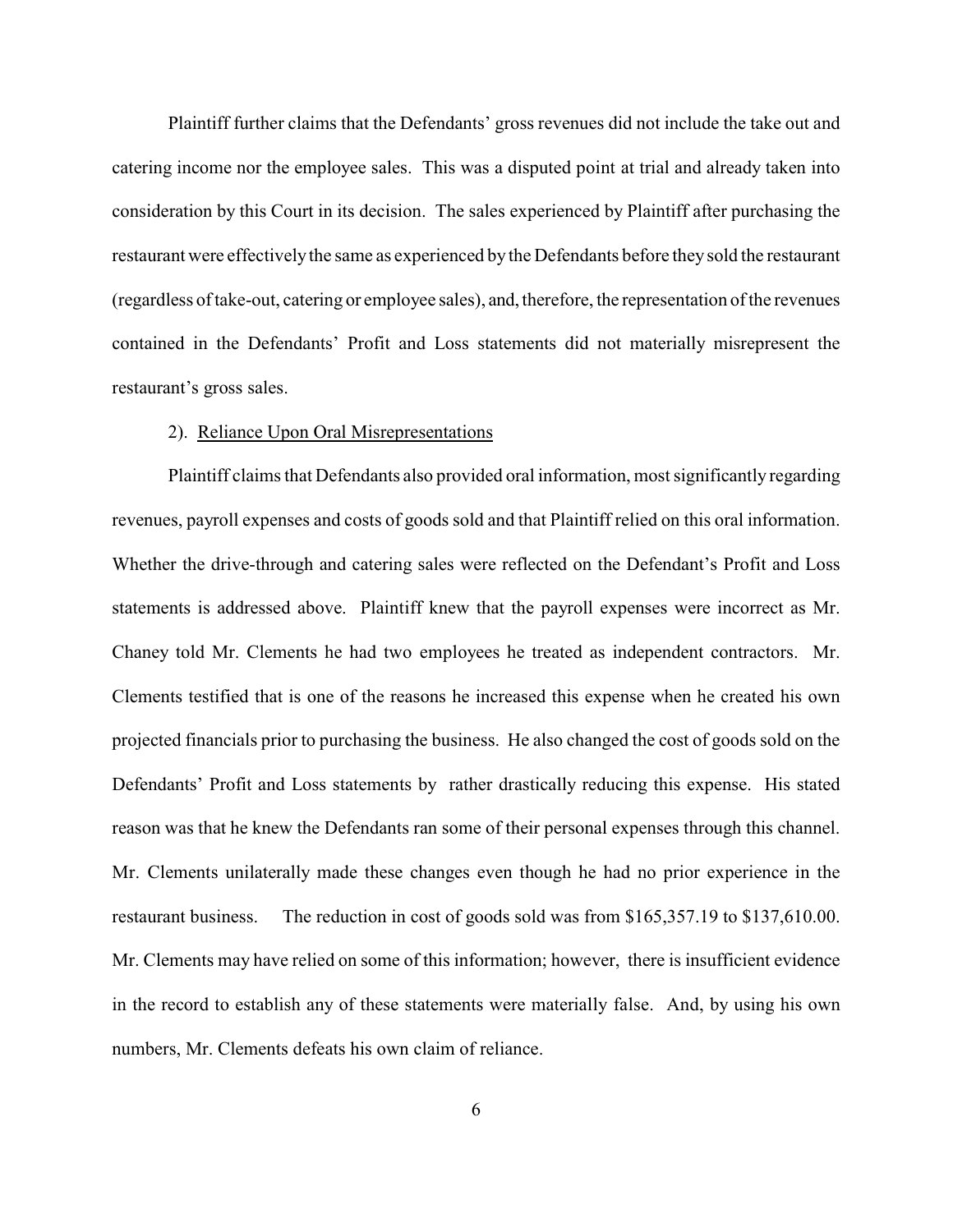## 3). Reliance on Expense Representations

Plaintiff asserts that Mr. Clements translated the expense numbers on the Defendants' Profit and Loss statements into percentages of sales rounded to the nearest decimal point. Mr. Clements claims that he used the Defendants' represented percentages exactly in a number of categories: credit card, equipment rental, NSF, and postage. He states that he then used others that were very close to those represented by Defendants in other categories and made adjustments to others based upon Defendants' oral representations. Mr. Clements testified that he used the credit card percentage which was 0.2% of sales and that this expense percentage turned out to be incorrect. Such variance, however is de minimus. And, no other evidence was presented as to the alleged misrepresentation of other categorical expense percentages except the payroll and the cost of goods sold which items Mr. Clements knew were incorrect and which have been discussed above. Mr. Clements also complains of the equipment rental percentage of 0.6%, the NSF of 0.1% and the postage of 0.1%. However, these are all de minimus in the overall picture. All the categories of which Plaintiff complains are not material except for payroll and costs of goods which as we know Mr. Clements did not rely on. That's why he used his own numbers in his own Profit and Loss projections before he and his wife bought the business. The Court cannot find the required material misrepresentation or reliance.

## 4). Other Material Misrepresentations

Plaintiff claims the Clements relied on the Defendants' statements that they could operate the restaurant on a part-time basis and use existing employees for management. This statement is not a representation of an existing material fact. It is merely an opinion and is not an actionable misrepresentation.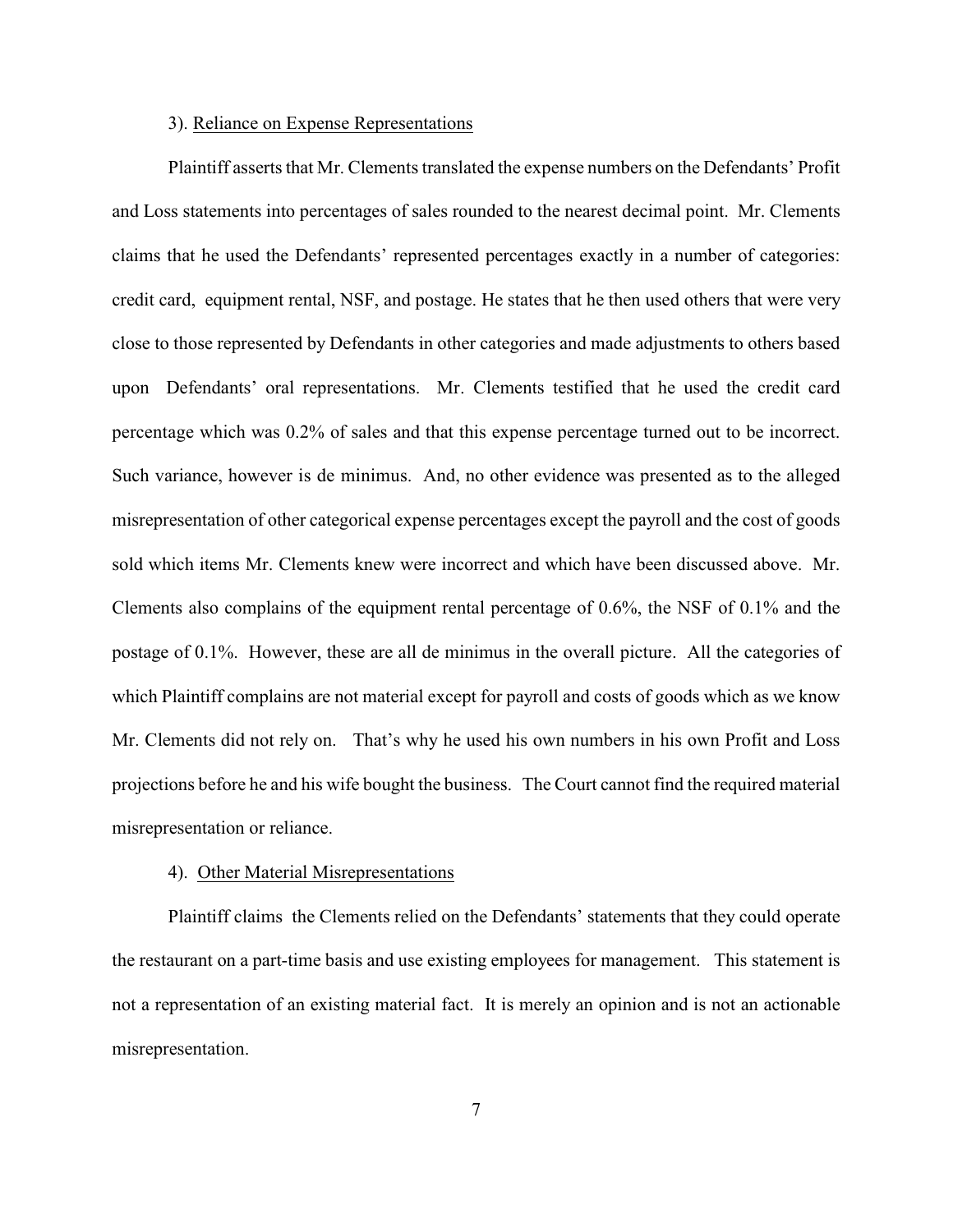#### 5). Breach of Contract

In its Memorandum Opinion the Court declined to grant relief to the Plaintiff on this cause of action. The Plaintiff now requests the Court revisit this issue. There is nothing to revisit. Although Mr. Chaney was contractually obligated to be at the restaurant for thirty (30) days beyond the closing date to assist the Clements with an orderly transition of the restaurant's business, the evidence at trial reflected a dispute between both parties as to whether Mr. Chaney had worn out his welcome at the restaurant and whether the Clements did not want him there. The Clements never called him to request that he return or to determine why he was not coming to the restaurant. Further, the restaurant made virtually the same amount of money in July after the Clements took over as it did in June while the Defendants were running it. There were no damages as a result of him not being there. The ruling stands.

### 6). Credibility

Plaintiff argues that the Defendants' acknowledged misconduct (filing knowingly false and fraudulent state sales tax returns and treating actual employees as independent contractors) undermines their credibility on every contested issue and that the Clements are more worthy of belief. Plaintiff thus requests that this Court re-assess the credibility of the key witnesses. The Court recognized in its opinion that Mr. Chaney ran his business in an illegal manner by not reporting and paying sales tax on cash sales. However, this case did not turn solely on the credibility of the witnesses. The Clements' case relied primarily on the revenue figures in the Defendants' Profit and Loss statements and the Defendant' first six months of operations in 2006 prior to closing the sale to the Plaintiff; and those numbers were not materially different from the first six months that Plaintiff operated the restaurant.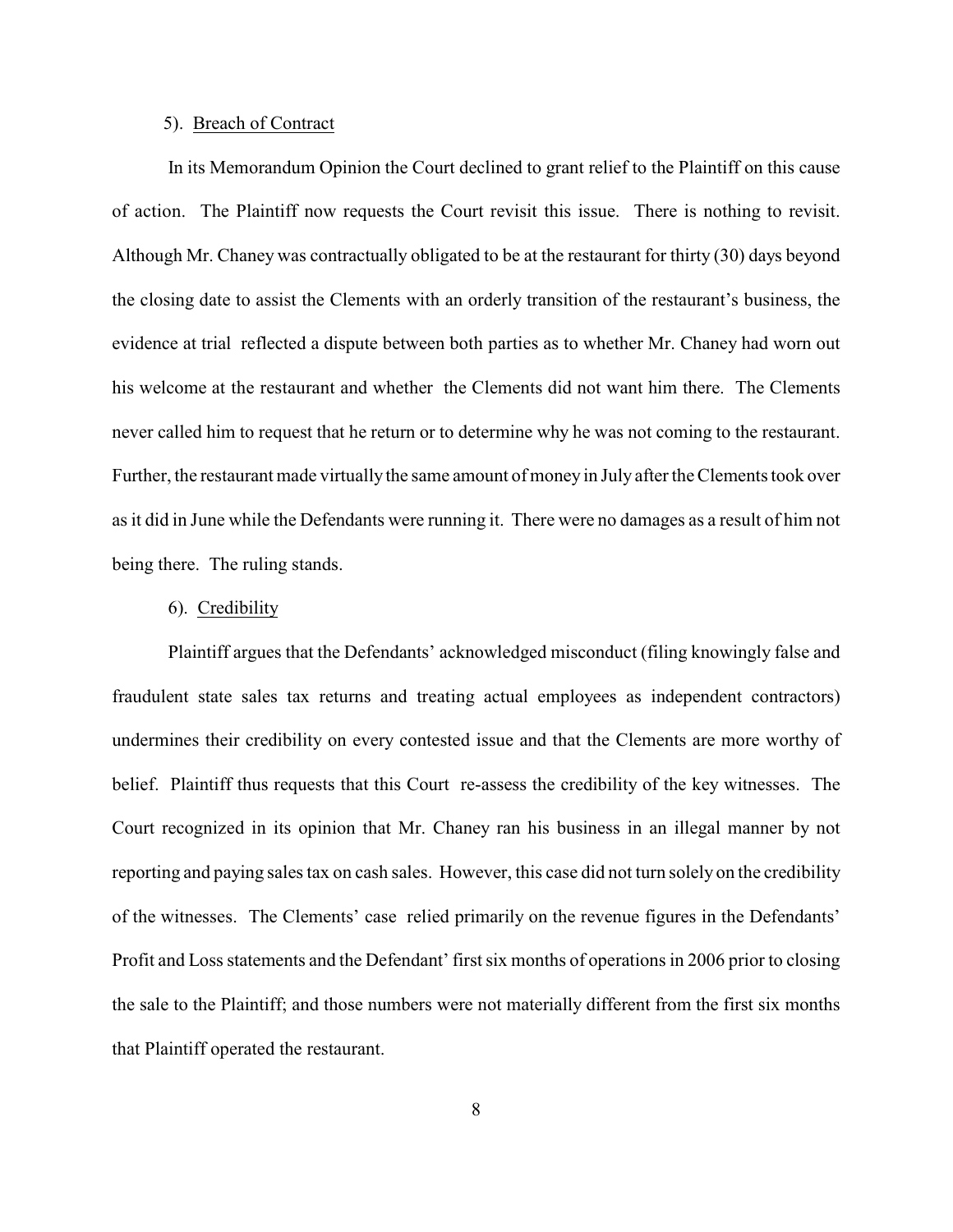This was a case where the evidence fell short of establishing that there were any actionable misrepresentations by the Defendants. Had the Court found that the Defendants misrepresented the income on the Profit and Loss statements, the outcome ofthis proceeding would have been different. However, Plaintiff did not meet its burden on this issue. The Court is sympathetic to the fact that the Clements entered into a business they knew nothing about and no doubt attempted to operate it proficiently and successfully. However, after six months of ownership, Plaintiff had changed its hours of operation and had added a significant number of employees which increased its payroll expenses materially. The fact that the restaurant lost money after the Clements purchased it is not grounds in itself to claim fraud against the Defendants.

## Introduction of Additional Evidence Regarding Credibility

Plaintiff believes that this Court has not accurately assessed the credibility of two key witnesses: Kim Clements and David Chaney, and therefore, requests that this Court reopen the record or grant a new trial in the interest of justice to allow Plaintiff to supplement or clarify Mr. Clements' testimony and to provide additional evidence regarding Mr. Clements' and Mr. Chaney's credibility.

This part of the motion will be treated as a motion for reconsideration under Fed. R. Civ. P. 59(e). *See Fletcher v. Apfel*, 210 F.3d 510, 511-12 (5<sup>th</sup> Cir. 2000)("A motion to reconsider which challenges a prior judgment on the merits will be treated as a Federal Rule of Civil Procedure 59(e) motion if it is served within ten days after entry of the judgment.").

Federal Rule of Bankruptcy Procedure Rule 7059 states:

(a) Grounds. A new trial may be granted to all or any of the parties and on all or part of the issues  $(1)$ ... and  $(2)$  in an action tried without a jury, for any of the reasons for which rehearings have heretofore been granted in suits in equity in the courts of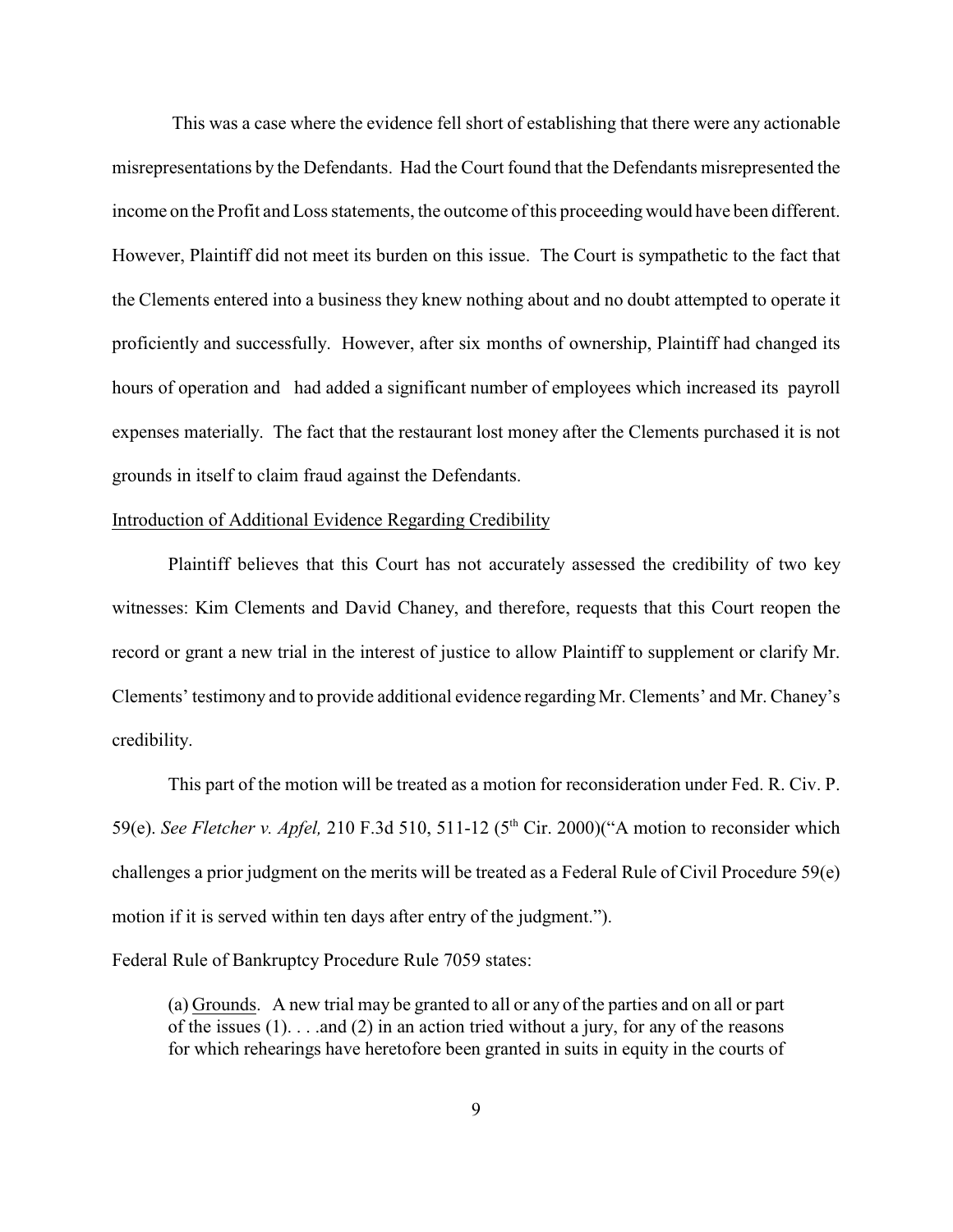the United States. On a motion for new trial in an action tried without a jury, the court may open the judgment if one has been entered, take additional testimony, amend findings of fact and conclusions of law or make new findings and conclusions and direct the entry of a new judgment.

Fed. Rule Bankr. Pro. 7059.

 "Reconsideration of a judgment after its entry is an extraordinary remedy that should be used sparingly." *Templet v. Hydrochem Inc.*, 367 F.3d 473, 479 (5<sup>th</sup> Cir. 2004). The Fifth Circuit has held "that such a motion is not the proper vehicle for rehashing evidence, legal theories or arguments that could have been offered or raised before the entry of judgment." *Templet*, 367 F. 3d at 479; *Simon v. United States,* 891 F.2d 1154, 1159 (5<sup>th</sup> Cir. 1990). Rather Rule 59(e) "serves the narrow purpose of allowing a party to correct manifest errors of law or fact or to present newly discovered evidence." *Templet*, 367 F.3d at 479.

In *Lavespere v. Niagara Machine & Tool Works, Inc.*, the 5<sup>th</sup> Circuit recognized that while a district court has considerable discretion in deciding whether to reopen a case in response to a motion for reconsideration, such discretion is not limitless. 910 F.2d 167 ( $5<sup>th</sup>$  Cir. 1990). There are two important judicial imperatives relating to such a motion: 1) the need to bring litigation to an end; and 2) the need to render just decisions on the basis of all the facts. *Id.* (citations omitted). The task for the district court is to strike the proper balance between these competing interests. *Id.* 

In *Lavespere*, the 5<sup>th</sup> Circuit considered four factors in concluding that the motion to reconsider should be granted. These factors include: 1) the reasons for the moving party's default; 2) the importance of the omitted evidence to the moving party's case; 3) whether the evidence was available to the non-movant before it responded to the summary judgment motion; and 4) the likelihood that the non-moving party will suffer unfair prejudice if the case is reopened. *Id.* at 174.'